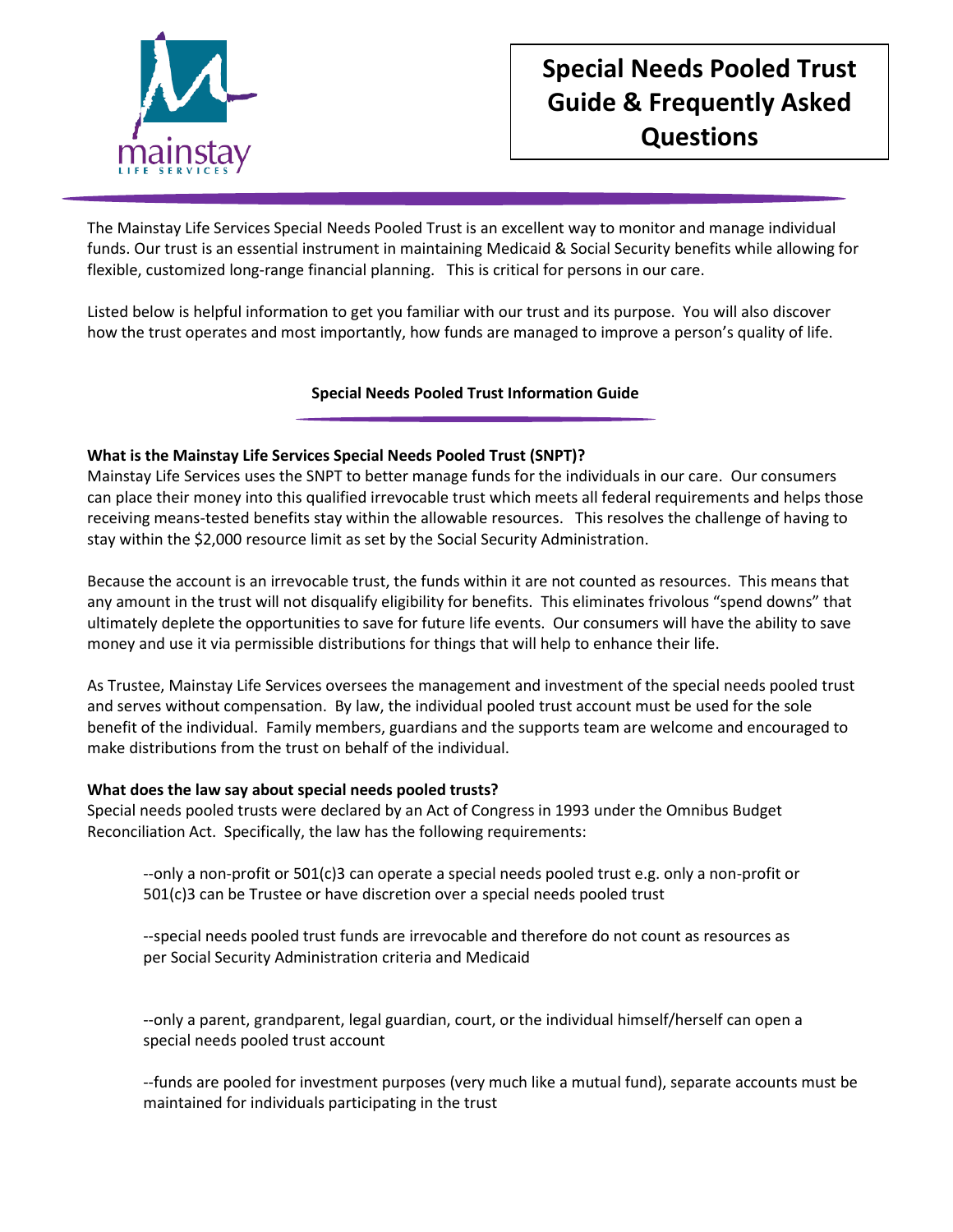--funds in a person's trust account must be used for the sole benefit of that individual

--since the trust has no Medicaid payback, funds retained in the remainder account must by law be used for individuals in the trust or those disabled by Supplemental Security Income criteria.

## **What is the remainder account?**

Typically, when a person receiving Medicaid dies, their accounts are held for Medicaid payback, this is payback of benefits received over a lifetime, which usually depletes the individual's savings. With the Mainstay Life Services Special Needs Pooled Trust, there is no Medicaid payback. Funds retained by the trust must be used for other individuals disabled by Supplemental Security Income criteria. Therefore, there is a true charitable purpose to the trust.

## **Role of trust administrator?**

Arlington Heritage Group administers our trust and handles the activity, statements, compliance, and tax items. Arlington Heritage Group works with Mainstay Life Services to train individual support teams in the use of the trust for the benefits to our consumers.

## **Who is the custodian?**

The custodian or trust agent, is AmeriServ Trust & Financial Services Company of Johnstown, PA. AmeriServ is a subsidiary of AmeriServ Financial Bank, which is a publicly traded firm (Nasdaq: ASRV). All checks written out to a consumer's trust will be made out to "AmeriServ Trust & Financial F.B.O. [individual's name]." Our trust funds are not held on the bank's balance sheet and therefore are not lent out.

# **Frequently Asked Questions (FAQ's)**

[Is there a minimum amount required to open an account](javascript:;) with the Mainstay Life Services SNPT? There is no minimum amount required to open a trust account, but we recommend at least \$100 with the expectation that the account will be receiving additional deposits over time.

## [How quickly can a pooled trust account be established?](javascript:;)

An individual's pooled trust account can be established within five business days with the appropriate documentation. However, should the individual require a faster turn-around time, this process can be expedited.

#### What are [the fees associated with running the Mainstay Life Services](javascript:;) trust?

An annual fee is 2.5% of the trust principal is charged on a monthly pro-rated basis. There are no additional fees for deposits, distributions or tax preparation. In some cases, charges are incurred for counseling services or case management once the trust is established.

#### [What can be placed in consumer's pooled trust account?](javascript:;)

The Mainstay Life Services trust can accommodate cash, securities, and other liquid assets.

## [How can a relative or friend contribute to an individual's trust](javascript:;) account?

A family member or friend who wishes to contribute to an individual's trust account may deposit a check to the person's trust account, payable to "AmeriServ Trust & Financial F.B.O. [individual's name]". The check and deposit form are submitted for processing to Ruth Opferman's attention at Mainstay Life Services.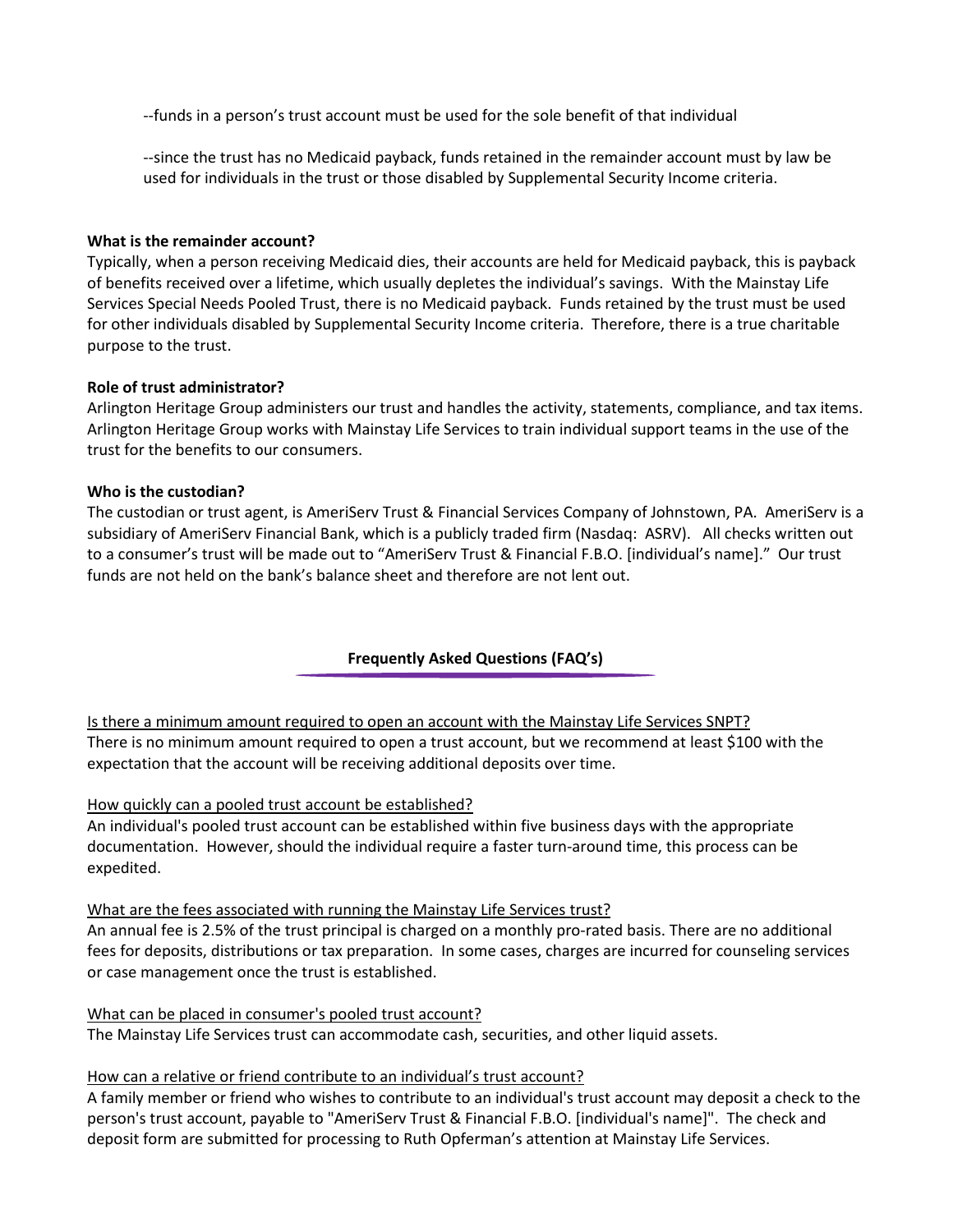# Are contributions to [Mainstay Life Services trust tax deductible?](javascript:;)

Contributions to an individual's pooled trust account are *NOT* tax deductible.

# Can [additional funds be added to a person's individual trust account?](javascript:;)

Yes, additional deposits can be made by the beneficiary. One of the major reasons for establishing a trust account is that assets that would otherwise affect resource limits can be deposited to the trust. Income from work, workers compensation awards, child support or other sources, can be paid into the trust without jeopardizing government benefits.

# [How does an individual gain access to funds in his/her pooled](javascript:;) trust account?

A Mainstay Life Services team leader, supports coordinator, or family member can make requests in writing for funds for a specific need. This distribution must be for the sole benefit of the individual. The request should be accompanied by an invoice or receipts, along with a distribution form and submitted to Ruth Opferman's attention at Mainstay Life Services. We, as Trustee, will authorize requests so long as they comply with the law and Social Security regulations. Payment **cannot** be made directly to the beneficiary but are made to the party providing the services and/or products.

# [What are some examples that would be approved by Mainstay Life Services as the Trustee?](javascript:;)

The below list is a digest of permissible distributions from a trust account. There are many more items that can be paid out of a trust account. These are items and services *NOT* covered by government benefits and yet pertains to a consumer's disability or may help improve the person's quality of life.

- Computer hardware, software, program maintenance and/or internet service
- Dues or memberships
- Conferences and travel costs
- Dental work not covered by Medicaid, including anesthesia
- Insurance co-payments not covered by Medicaid
- Over the counter medications not covered by Medicaid
- Furniture, audio equipment, and TV for the individual's use
- Private counseling, psychotherapy, psychiatrist costs not covered by Medicaid
- Therapy (physical, occupational, speech, rehab) not covered by Medicaid
- Transportation (bus or subway passes, cab fare, etc.)
- Special travel expenses to enhance social skills (including paying for personal assistance to accompany the beneficiary)

# How does the Mainstay Life Services SNPT compare to an ABLE Account?

Both types of accounts are good financial tools, but an ABLE Account has limitations that our SNPT does not, such as; age restriction for onset of disability, limits on annual and lifetime contributions, potential tax implications, and has a Medicaid payback.

# Can a Mainstay Life Services [trust account be used to fund a burial trust?](javascript:;)

Yes. Our trust administrator, Arlington Heritage Group recommends that trust beneficiaries have a plan in place which should include a pre-paid burial that is irrevocable.

# [My son has a special needs payback trust. Can he also have a pooled trust?](javascript:;)

Yes. You can open a Mainstay Life Services Special Needs Pooled Trust for him. The funds in the payback trust should be used first to pay expenses not covered by government benefits.

Also, an established ABLE account can work hand and hand with the Mainstay Life Services SNPT.